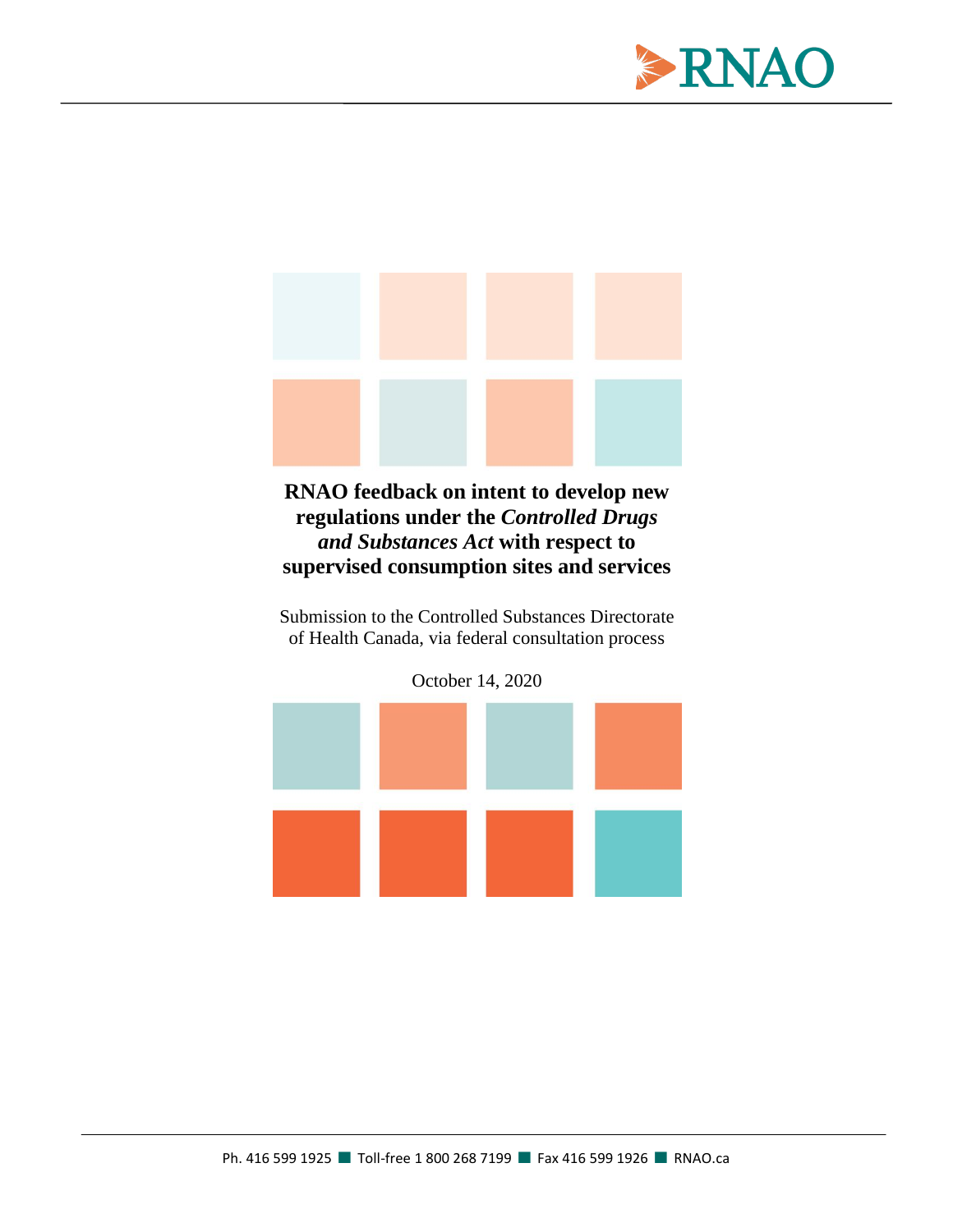

Michelle Boudreau Director General, Controlled Substance Directorate Controlled Substances and Cannabis Branch, Health Canada Office of Legislative and Regulatory Affairs

Sent by email: [michelle.boudreau@canada.ca](mailto:michelle.boudreau@canada.ca) [hc.csd.regulatory.policy-politique.reglementaire.dsc.sc@canada.ca](mailto:hc.csd.regulatory.policy-politique.reglementaire.dsc.sc@canada.ca)

October 14, 2020

# **Re: Health Canada's intent to develop new regulations under the** *Controlled Drugs and Substances Act* **(CDSA) with respect to supervised consumption sites and services**

Dear Director Boudreau,

The Registered Nurses' Association of Ontario (RNAO) is the professional association representing registered nurses (RN), nurse practitioners (NP), and nursing students, in all roles and sectors across Ontario. Since 1925, RNAO has advocated for healthy public policy, promoted excellence in nursing practice, increased nurses' contributions to shaping the health system, and influenced decisions that affect nurses and the public they serve. RNAO has urged implementation of evidence-informed drug policy at both the federal, provincial and municipal levels for more than a decade<sup>1 2 3</sup>; thus, welcome this opportunity to provide feedback on Health Canada's intent to develop new regulations under the *Controlled Drugs and Substances Act*  $(CDSA)$  with respect to supervised consumption services  $(SCS)$  and sites.<sup>4</sup> RNAO also has important expertise on advising evidence-based practices related to substance use, with best practice guidelines on *Engaging Clients Who Use Substances<sup>5</sup> , Supporting Clients on Methadone Maintenance Treatment<sup>6</sup>* , and *Implementing Supervised Injection Services<sup>7</sup> .*

People who use substances are disproportionately impacted by COVID-19.<sup>8</sup> The existing social, economic and political inequities that this group of vulnerable Canadians faces have been magnified, further contributing to their marginalization in communities across the nation during the pandemic. Within the first five months of 2020 alone, there were 770 deaths from opioidrelated causes in Ontario –an average of over 5 deaths per day.<sup>9</sup> Further, Ontario's Chief Coroner reported 50 to 80 Ontarians are dying each week from drug overdoses since the pandemic began, compared to a median of 44 per week in  $2019$ .<sup>10</sup> As these dual public health emergencies intersect, RNAO urges both immediate action and long-term planning that are based on the best available evidence to stem the loss of life from both COVID-19 and the escalating opioid overdose epidemic.<sup>11</sup> There is substantive evidence on the effectiveness of harm reduction and SCS, and RNAO applauds the commitment of the federal government to scale up SCS in order to save lives and ensure that all Canadians have access to the evidence-based health services they need.

RNAO Submission to Health Canada on SCS regulations under CDSA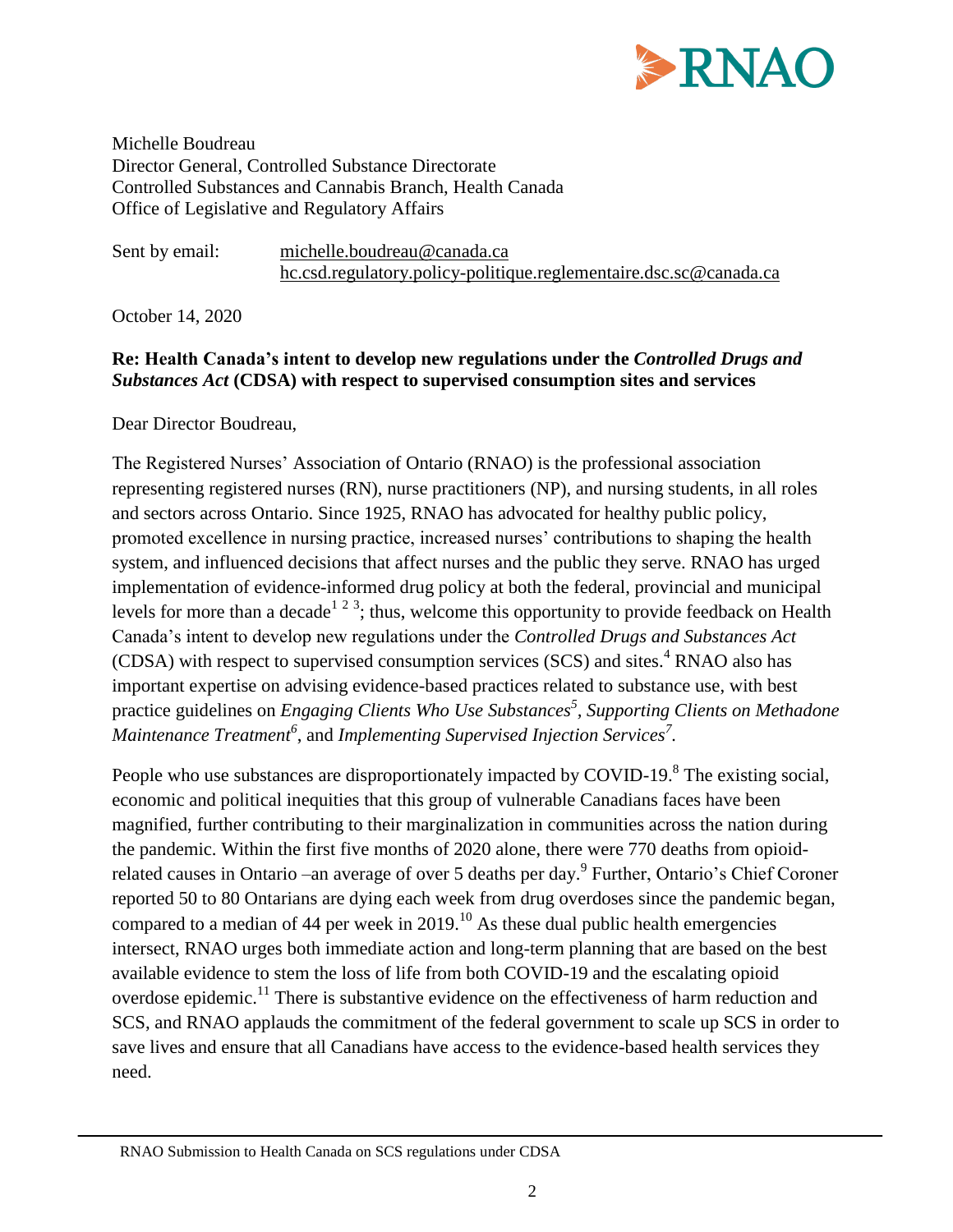

RNAO has framed our feedback in accordance with the three queries posed by Health Canada in the notice of intent<sup>12</sup>:

### **Impacts of Supervised Consumption Sites or Services**

# Impact of SCS on people who use drugs

With an estimated 35,000 Canadians seeking services provided by supervised consumption sites between 2017 and 2019, it is starkly apparent that there is a high demand among people who use substances for SCS.<sup>13</sup> SCS saves lives by reducing both health and social harms associated with substance use. Canadians that are reliant on the increasingly toxic drug supply from the illicit drug market are at increased risk of overdose morbidity and mortality, as well as other negative health outcomes (e.g. cellulitis, endocarditis, human immunodeficiency virus [HIV], hepatitis C virus [HCV]).<sup>14</sup> The evidence highlights that SCS provides safer injection conditions, enhances access to primary health care and reduces overdose frequency<sup>15</sup> -- all significantly impactful outcomes on people who use substances. SCS are effective at reducing harms related to intravenous drug use, such as decreasing sharing and reusing of syringes and the related risk of transmitting infectious diseases. Supervised consumption sites serve as a referral pathway for access to detoxification, treatment and other vital health (e.g. wound care) and social services (e.g. counseling).<sup>16</sup> These sites often attract and retain marginalized people who may have limited and inconsistent interaction with the health system, despite numerous unmet health and social needs. Consistent access to SCS can help people who use drugs to build trusting relationships with frontline service providers, that are non-judgmental and supportive; thereby, helping persons find a path to recovery when they are ready.<sup>17</sup>

### Impact of SCS on communities

Evidence supports that SCS reduces public drug use and drug-related litter in public places, ensuring a safer local community.<sup>18</sup> It is critical to remember that people who use drugs are members of our communities—deserving of respect and dignity. SCS can lead to increased community awareness about harm reduction and supervised consumption services and may contribute to a reduced stigmatization of people who use drugs. The evidence does not suggest that SCS increases drug use, theft or crime; rather, can bring stability to the community by improving public order. $19$ 

### Impact of SCS on provinces/territories

Notable cost savings produced through overdose management at supervised consumption services across Canada are reported, given the reduction in costs associated with a reduced reliance on emergency services.<sup>20</sup> Evidence has demonstrated SCS to be an efficient and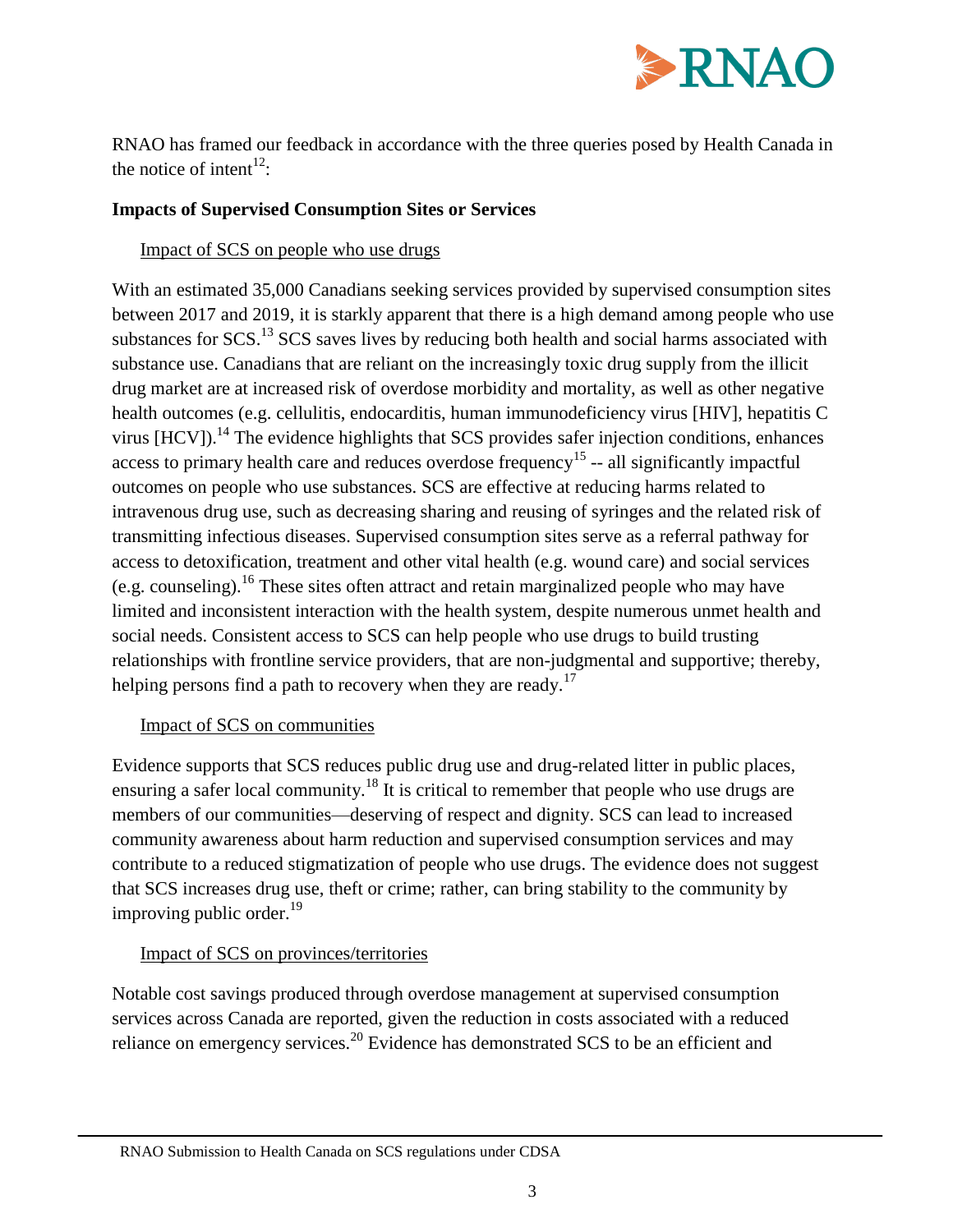

effective use of financial resources, particularly with respect to a reduction in associated health care costs with HIV and  $HCV.<sup>21</sup>$ 

## **Federal Regulatory Barriers and Burdensome Aspects of SCS Process**

Decisions pertaining to implementation and accessibility to health services should be based on the evidence of need and the prospective benefit of addressing that need; however, implementation of SCS, despite escalating opioid overdose fatalities, continues to be highly vulnerable to the political context at all levels of government. For example, federal SCS applications are still considered on a case-by-case basis for a section 56.1 exemption under the CDSA; thus, the federal minister of health remains the gatekeeper for Canadians to access evidence-based health services that they need. This type of discretionary regime is not applied to other evidence-based health services in Canada, which contributes to the stigmatization and discriminatory treatment of health services intended to meet the needs of people who use drugs. The lack of confidence in the sustainability of SCS because of this federal regulatory barrier is stressful and disruptive for both people who use drugs and the nurses and other providers of those services, fearing criminal liability under the CDSA.

The resource-intensive process of applying for SCS federal exemption under section 56.1 of the CDSA does not align with the time-sensitive nature of this public health crisis. A primary aspect of the SCS process that RNAO considers to be unnecessarily burdensome is the community consultation portion. Garnering public support should not hinder timely access to SCS services to meet an urgent need. There is always potential for community stakeholders to express dissatisfaction with SCS, but criticism should not preclude implementation of SCS; rather, engagement of community stakeholders over time can aid in the development of cooperative relationships.<sup>22</sup> The criterion to submit a community consultation report "reinforces the notion" that SCS are exceptional, that their value is a matter of debate, and that they exist outside of the continuum of care for at-risk populations<sup> $23$ </sup>. Ontario's enhanced requirements to consult with groups that may be resistant to SCS causes further harm by giving multiple platforms to express discrimination. In RNAO's 2019 federal election campaign, we urged nurses and the public to vote for candidates that commit to responding to the opioid crisis by ensuring that supervised consumption sites are available and funded where needed, not where they are 'wanted'.<sup>24</sup>

To provide SCS, nurses work collaboratively with other team members, including, but not limited to, mental health and harm reduction workers, social workers, and workers with living or lived experience to meet the needs of people accessing those services.<sup>25</sup> When led by people with lived expertise of substance use, new harm reduction initiatives have shown to be more accessible, accommodating, relevant and acceptable for people who use substances.<sup>26</sup> Evidence shows beneficial impacts from meaningfully integrating persons with lived experience in SCS, including promoting respect, decreasing stigma, and improving health equity for those accessing

RNAO Submission to Health Canada on SCS regulations under CDSA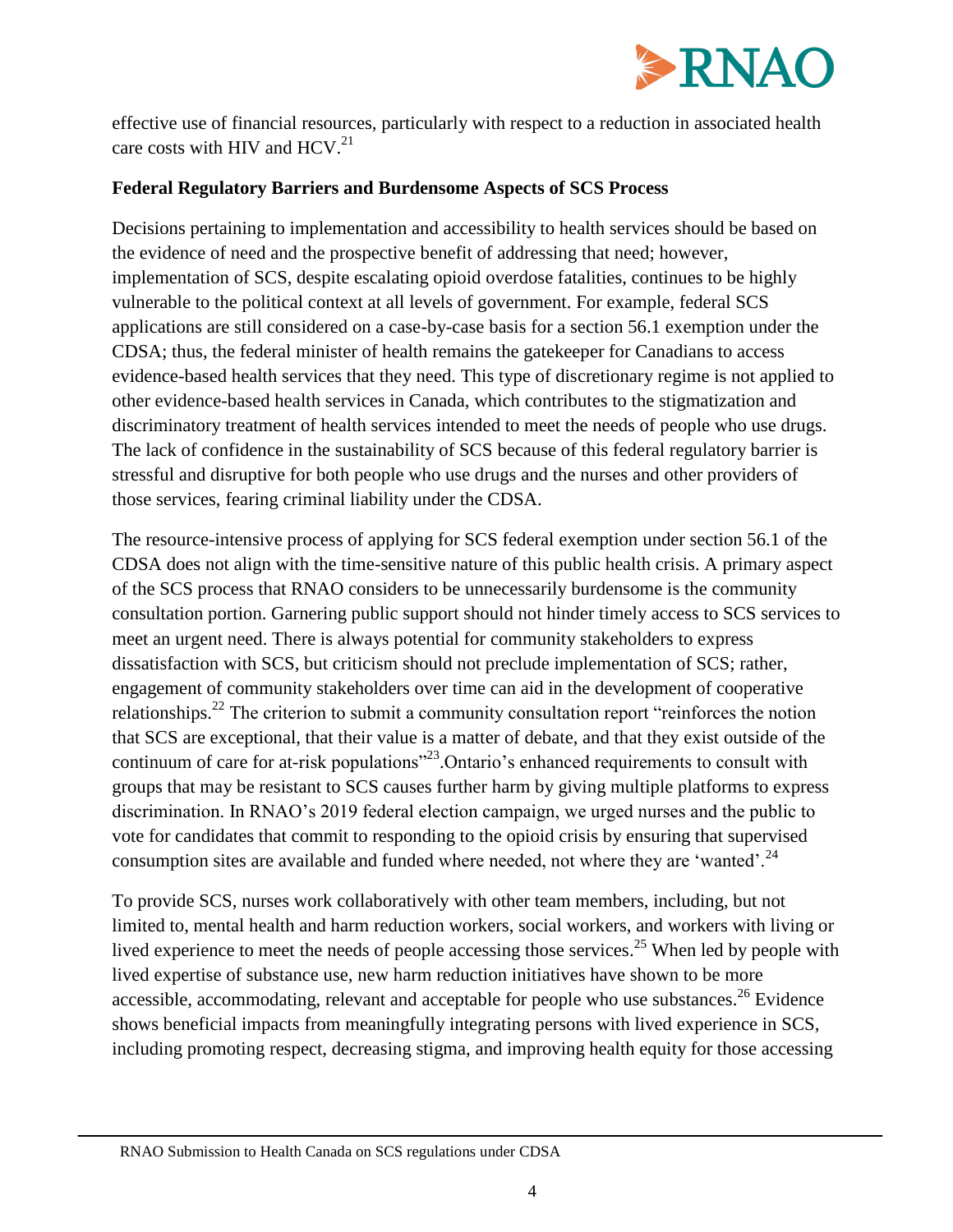

services.<sup>27</sup> A criminal record should not be a barrier to participation in working at a supervised consumption site and should not dismiss one's ability to fill a vital role in providing SCS.<sup>28</sup><sup>29</sup>

In addition, the securement of funding should not be a precondition to obtaining a federal exemption under section 56.1 of the CDSA. In some cases, it can be challenging to secure funding to operate a supervised consumption site or overdose prevention site without the legal certainty of an exemption first. Currently, four sites are operating in Ontario with the Health Canada exemption that do not have provincial funding; federal funding should be made available to support SCS where needed across the country. In communities of need, some service providers, including community organizations, may not have the financial or human resources necessary to meet the pre-condition of securing funding. Federal funding and support that is sustained and not time-limited is critical to support SCS in all communities with need. Small communities in Ontario that are actively working towards securing SCS sites are unable to meet the stringent application requirements. $30$ 

Challenged by dual public health emergencies, people who use drugs are faced by a number of unprecedented risks, including overdose and other harms related to an increasingly toxic illicit drug supply, spread of infection among those with underlying health conditions, and potential for unsupported withdrawal for those who must self-isolate to prevent the spread of COVID-19.<sup>31</sup> The development of new regulations under the CDSA respecting supervised consumption sites and services is a unique opportunity to integrate SCS into a continuum of comprehensive health and social services for people who use drugs and leverage the innovative approaches taken during the COVID-19 pandemic.

Given that 20 of the 38 SCS currently operational in Canada are in Ontario, the federal SCS process should be sensitive to Ontario's CTS process. The application process needs to be streamlined across all levels of government without unnecessary bureaucratic hurdles. A precondition for a provincial CTS application is a federal exemption under section 56.1 of the CDSA; yet, a lot of the requirements are duplicative and resource-intensive. RNAO recommends the government to assert a leadership role with the provinces and territories to provide greater access to life-saving SCS.

### **Scenario: The Gordian Knot of Federal (SCS) and Provincial (CTS) Barriers**

Barriers to receiving a federal exemption to open a supervised consumption services (SCS) site from Health Canada under the *Controlled Drugs and Substances Act* and barriers to being approved and funded as a consumption and treatment services (CTS) site by the Ministry of Health result in a Gordian Knot that impede access to life-saving health services. The strands that make up the federal portion of this knot are sequential and political in nature. If those parts manage to be unraveled, applicants can seek approval and funding at the provincial level with its own sequential and political strands predisposed to tangle.

RNAO Submission to Health Canada on SCS regulations under CDSA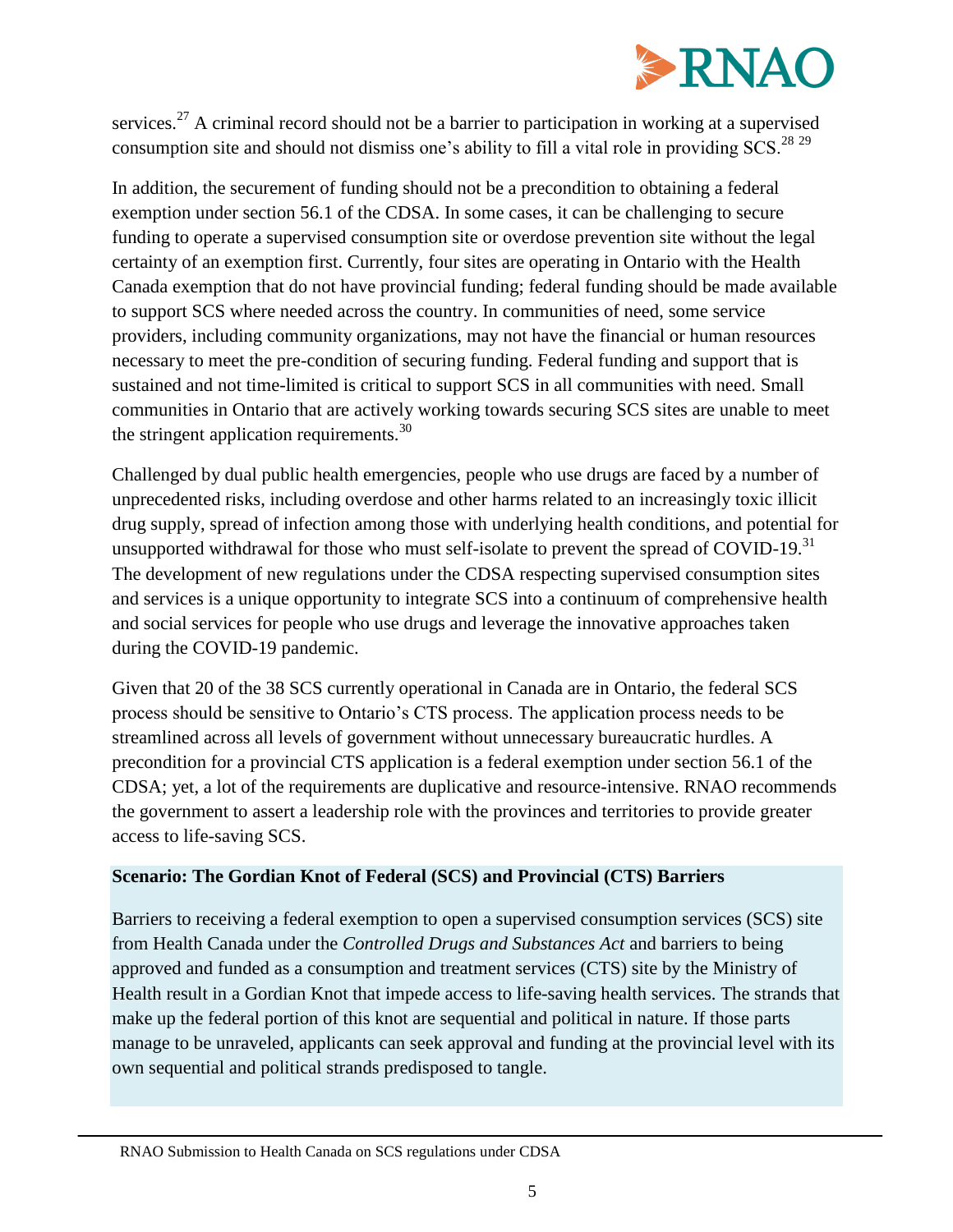

In response to concerns about an increase in overdose deaths, a community-based organization (CBO) (such as a local HIV/AIDS organization) starts the process of trying to open a SCS by meeting the Health Canada requirements. In collaboration with the local public health unit, they are able to provide a report describing the need in their community as well as a report documenting their public consultation process. As part of the application process, they must submit a detailed site floor plan, but they are unable to secure a suitable location as landlords are unwilling to rent to them. Not only are landlords worried about usage of their property as a SCS, they are also worried about the CBO's capacity to pay the rent and the length of their lease. A second significant barrier is that the federal application requires documentation confirming sources of funding. The CBO has strong relationships with those needing SCS services but their resources are limited. They will not be able to open and be sustainable without a regular source of funding.

If a CBO has an approved location and interim funding (e.g. from previously operating as a temporary overdose prevention site), the CTS application can be denied for not meeting program requirements or at the discretion of the Ministry. Program requirements include being at least 600m from another CTS or similar service and additional community engagement to address concerns for a proposed site within 100m-200m to parks, schools, and child care services. Besides the consultation process to meet the federal requirements, the CTS application requires additional evidence of community support that includes local businesses, business associations, local citizens, community groups, police, board of health, and a municipal council resolution.

Moving forward, RNAO recommends a radical policy shift that includes decriminalizing activities related to personal drug use.<sup>32</sup> The Canadian Association of Chiefs of Police recognizes that substance use is a public health issue and reaffirms the evidence suggesting that decriminalization for simple possession is not an effective way to reduce the public health and public safety harms that are associated with substance use and addiction.<sup>33</sup> In the interim, the federal government should regulate a simple and streamlined SCS process by granting class exemption under section 55 of the CDSA to operate SCS, when a set of minimal conditions are met that exist to protect the health and safety of people who use drugs, frontline service providers and the communities they serve.

### **Types of Supervised Consumption Services: Opportunities and Evidence**

A continuum of SCS is needed in Canada, ranging from low-threshold services to comprehensive health services that provide primary care, mental health care, treatment and/or social services.<sup>34</sup> Local communities have differing needs and should have the flexibility to offer a range of services that meets the needs of people who use drugs within that community.

In 2018, RNAO released a best practice guideline entitled *Implementing Supervised Injection Services*. <sup>35</sup> This evidence-based resource highlights that regulations prohibiting assisted injection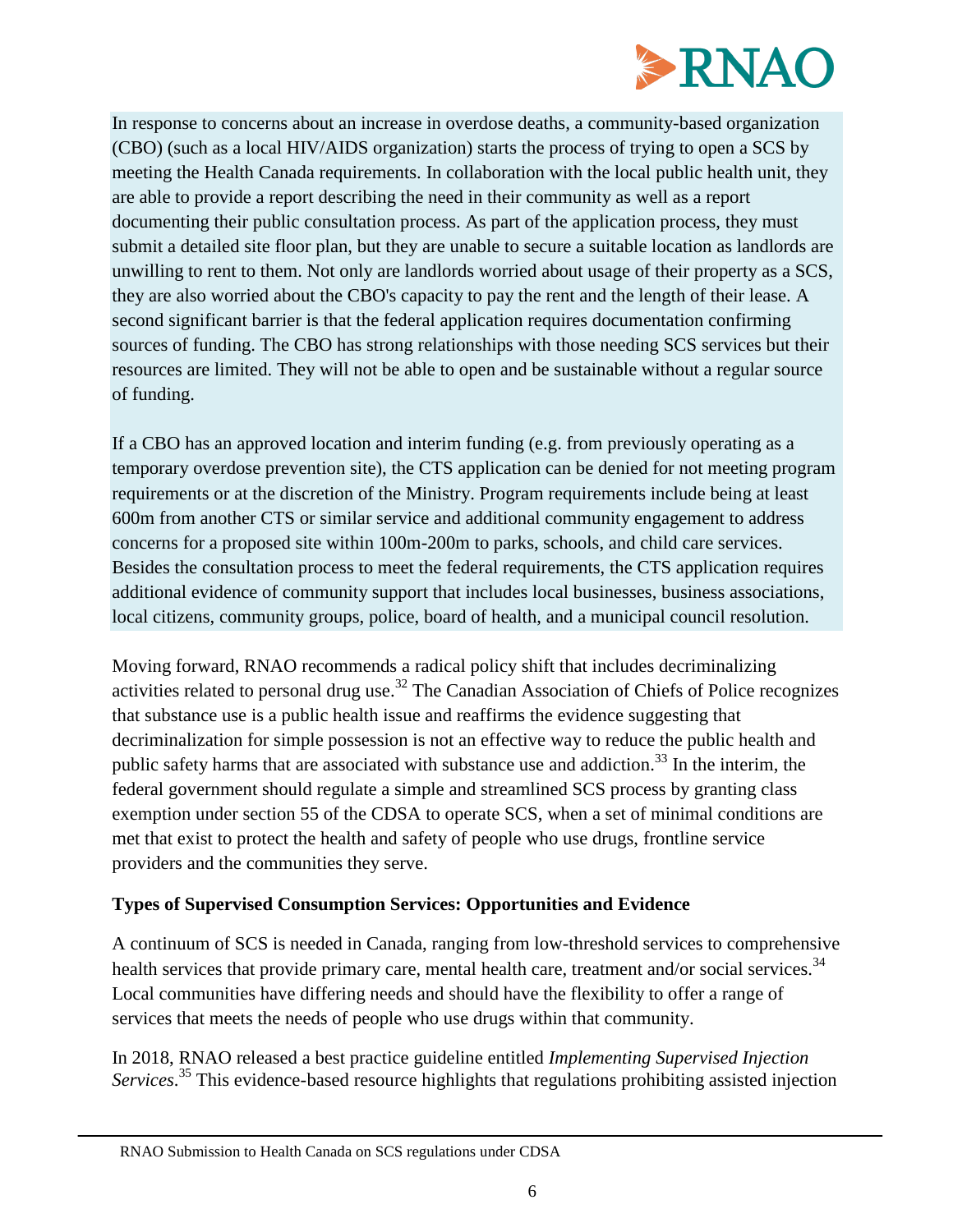

from a nurse was a barrier to using supervised injection services. Women and people living with disabilities are disproportionately represented among those who require assistance with injecting drugs and do not have equitable access to SCS given the regulatory barriers that currently exist. RNAO's best practice guideline recommends:

Recommendation 3.5: Advocate for legislation and regulations to support ethical policies and procedures that increase access to and utilization of supervised injection services for people who require assisted injection support, and youth who inject drugs.<sup>36</sup>

Studies have demonstrated that requiring assistance to inject drugs is associated with an increased risk of syringe-sharing, injection-related injury or infection, HIV and overdose, as well as street- or partner-related violence, abuse and exploitation.<sup>37</sup> The capacity to inject should not prevent the most vulnerable people from accessing SCS. RNAO recommends modification of the exemption under the CDSA section 55 and 56 to allow a nurse or peer to provide injection assistance without criminal prosecution.<sup>38</sup>

The contaminated and toxic illicit drug supply is a major driver of the opioid overdose crisis. From January to March 2020, 86 percent of accidental opioid-related deaths involved fentanyl or fentanyl analogues in Ontario—representing a 40 percent increased compared to accidental opioid-related deaths in 2016.<sup>39</sup> An extension of harm reduction beyond supervised consumption, safer supply, is a pragmatic and ethical response to the opioid overdose crisis for persons at high risk of overdose.<sup>40</sup> RNAO supports providing access to a safer supply of pharmaceutical-grade opioids as a safer alternative to the poisoned illicit drug market.<sup>41</sup> A network of primary care clinicians in Ontario have developed a guiding document for community-based Safer Opioid Supply programs (SOS) that are harm reduction driven and aimed at reducing the risk of overdose and overdose deaths.<sup>42</sup> As outlined in the August 2020 letter from the federal Minister of Health to the provincial and territorial ministers of health, "Providing a pharmaceutical-grade alternative to the toxic street supply (i.e. a safer supply), both in the context of treatment or as a harm reduction measure, can support people who use drugs by reducing their risk of overdose, infection and withdrawal."<sup>43</sup>

In conclusion, amid COVID-19, nurses in Ontario have valued the actionable commitment of the federal government in ensuring people who use drugs have the tools and support they need to reduce health and social harms and remain safe. The funding and support provided to expand access to safer supply projects in Ontario for those at risk of overdose and the proactive class exemptions under the CDSA to allow for the establishment of Urgent Public Health Need Sites are important examples of this commitment.<sup>44</sup>

RNs and NPs play a pivotal role in SCS, one that is complex and unique and requires a breadth of knowledge, professional autonomy and critical thinking. <sup>45</sup> As such, they are well-positioned to advocate on behalf of and alongside people with lived experience to urge immediate action in response to the escalating opioid overdose crisis. RNAO appreciates your consideration of our feedback on the intent to develop new regulations with respect to SCS. We look forward to working with the federal and provincial governments to ensure Canada and Ontario's response to the current opioid crisis is robust, well-coordinated and effective.

RNAO Submission to Health Canada on SCS regulations under CDSA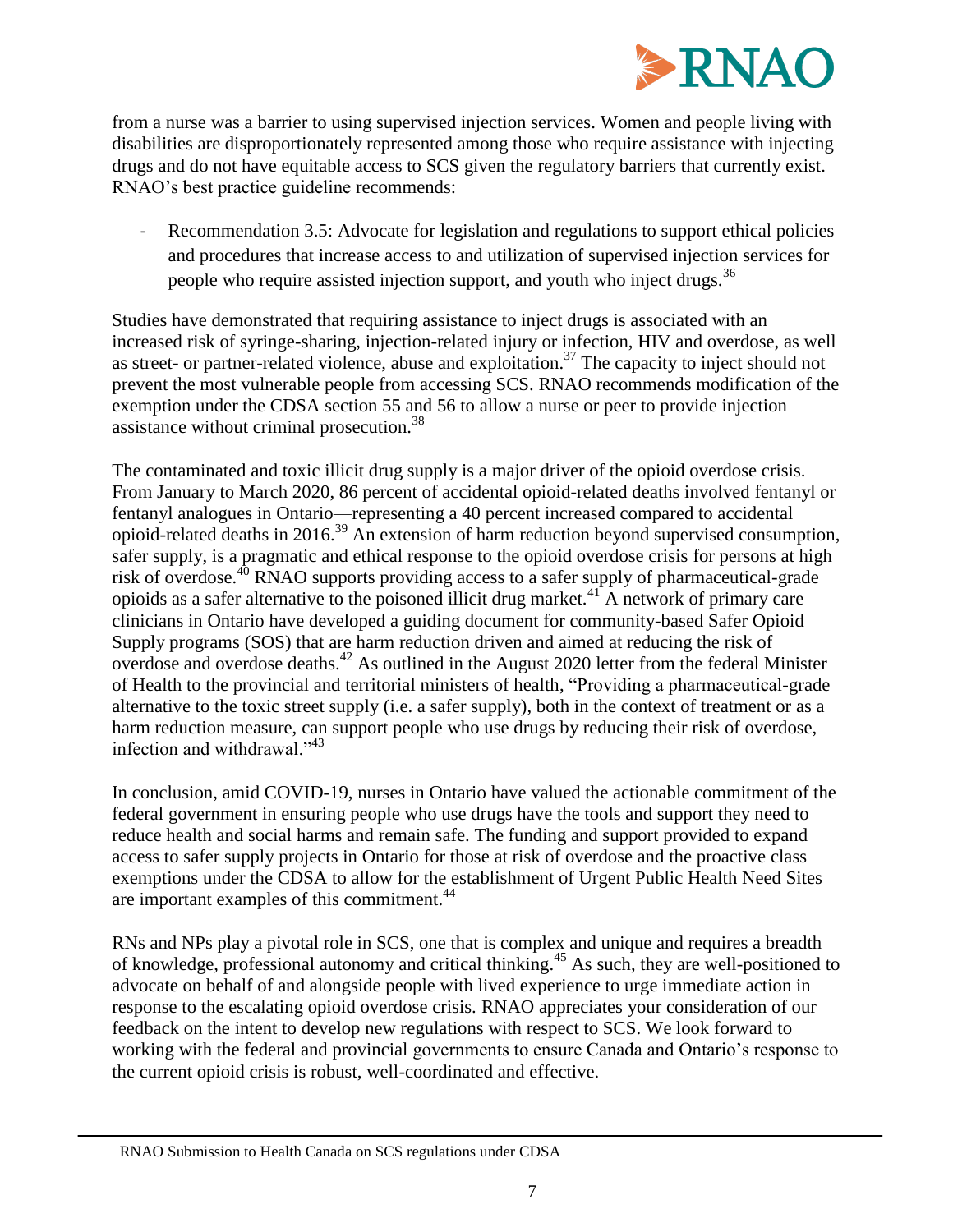

Warm regards,

Doris Grinspun, RN, MSN, PhD, LLD(hon), Dr(hc), FAAN, O.ONT. Chief Executive Officer, RNAO

CC: The Right Honourable Justin Trudeau, MP Hon. Patty Hadju, Minister of Health, MP Hon. Erin O'Toole, Leader of the Official Opposition, MP Hon. Michelle Rempel Garner, MP Jagmeet Singh, Leader, New Democratic Party of Canada, MP Don Davies, MP Elizabeth May, Parliamentary Leader, Green Party of Canada, MP Hon. Doug Ford, Premier of Ontario Hon. Christine Elliott, Deputy Premier and Minister of Health, MPP Hon. Michael Tibollo, Associate Minister of Mental Health and Addictions, MPP Andrea Horwath, Leader of the Official Opposition, MPP France Gélinas, MPP Bhutila Karpoche, MPP John Fraser, Parliamentary Leader, Liberal Party of Ontario, MPP Mike Schreiner, Leader, Green Party of Ontario, MPP Dr. Theresa Tam, Chief Public Health Officer of Canada Dr. Stephen Lucas, Deputy Minister of Health, Government of Canada Helen Angus, Deputy Minister of Health, Government of Ontario

l <sup>1</sup> Registered Nurses' Association of Ontario (RNAO). (2008). RNAO supports access to harm reducing health care services, including Insite. Retrieved October 5, 2020, fro[m https://rnao.ca/policy/political-action/rnao-harm](https://rnao.ca/policy/political-action/rnao-harm-reduction-access)[reduction-access](https://rnao.ca/policy/political-action/rnao-harm-reduction-access)

 $2$  RNAO. (2013, July 10). Speaking notes: Deputation to the Toronto Board of Health in support of supervised injection services. Retrieved from https://rnao.ca/sites/rnao-

ca/files/RNAO\_on\_SIS\_for\_BOH\_July\_10\_2013\_final.pdf

<sup>&</sup>lt;sup>3</sup> RNAO. (2019). *Demand an end to overdose deaths in Windsor*. Retrieved October 6, 2020, from [https://rnao.ca/policy/action-alerts/end\\_windsor\\_overdose\\_deaths](https://rnao.ca/policy/action-alerts/end_windsor_overdose_deaths)

<sup>4</sup> Government of Canada. (2020, August 14). *Share your thoughts: Consultation to inform proposed new regulations for supervised consumption sites and services.* Programs and policy development. Retrieved October 6, 2020, from <https://www.canada.ca/en/health-canada/programs/consultation-new-regulations-supervised-consumption-sites.html>

<sup>5</sup> RNAO. (2015). *Engaging clients who use substances.* Best practice guidelines. Retrieved from https://rnao.ca/sites/rnao-ca/files/Engaging\_Clients\_Who\_Use\_Substances\_13\_WEB.pdf

<sup>6</sup> RNAO. (2009). *Supporting clients on methadone maintenance treatment.* Best practice guidelines. Retrieved from https://rnao.ca/sites/rnao-ca/files/Supporting\_Clients\_on\_Methadone\_Maintenance\_Treatment.pdf

<sup>7</sup> RNAO. (2018). *Implementing supervised injection services*. Best practice guidelines. Retrieved from https://rnao.ca/sites/rnao-ca/files/bpg/Implementing\_supervised\_injection\_services.pdf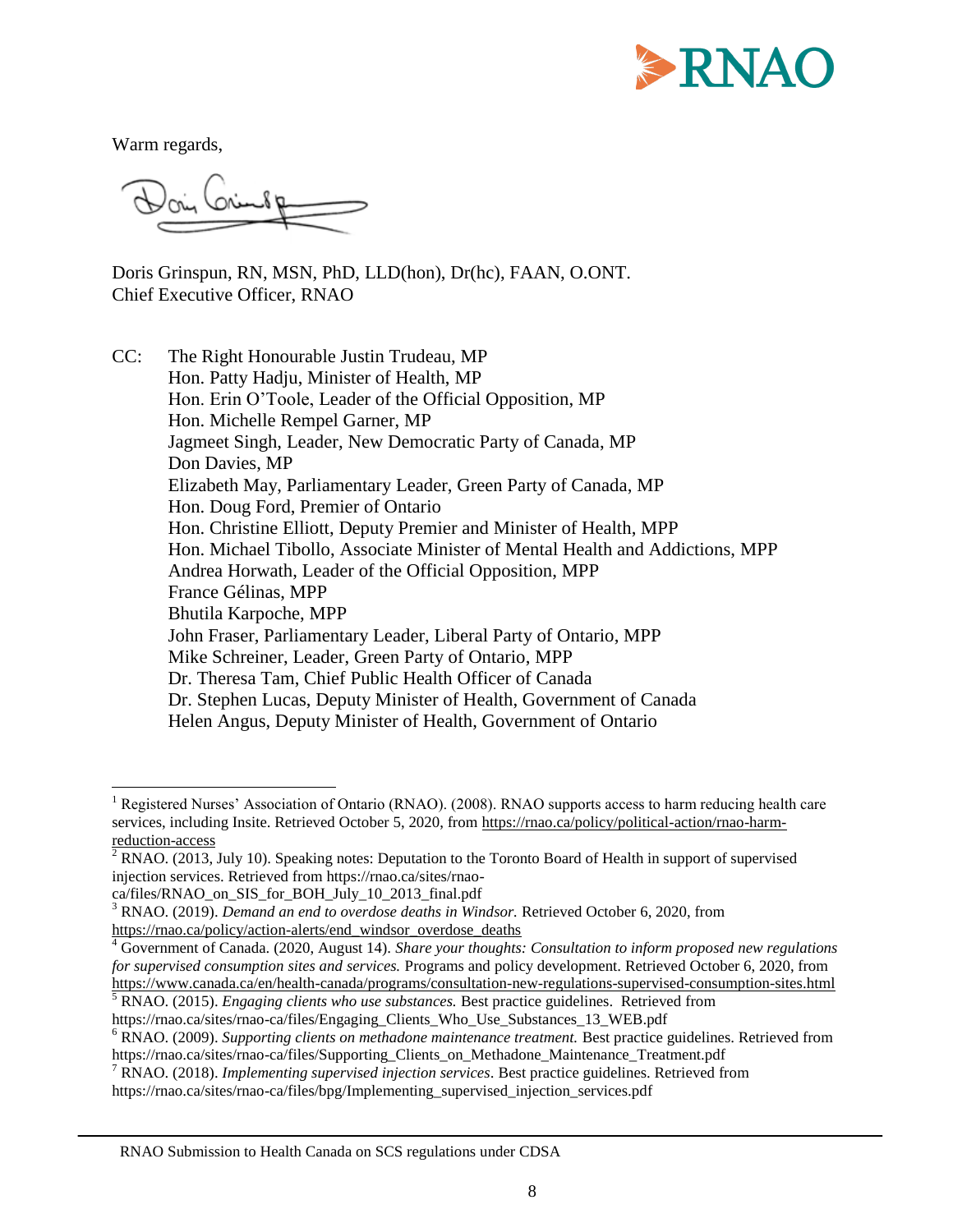

<sup>8</sup> Canadian Centre on Substance Use and Addiction. (2020). Impacts of the COVID-19 pandemic on people who use substances: What we heard. Retrieved from [https://www.ccsa.ca/sites/default/files/2020-07/CCSA-COVID-19-](https://www.ccsa.ca/sites/default/files/2020-07/CCSA-COVID-19-Impacts-on-People-Who-Use-Substances-Report-2020-en.pdf) [Impacts-on-People-Who-Use-Substances-Report-2020-en.pdf](https://www.ccsa.ca/sites/default/files/2020-07/CCSA-COVID-19-Impacts-on-People-Who-Use-Substances-Report-2020-en.pdf)

<sup>9</sup> Public Health Ontario. (2020, September 23). *Interactive opioid tool: Opioid-related morbidity and mortality in Ontario.* Retrieved October 6, 2020, fro[m https://www.publichealthontario.ca/en/data-and-analysis/substance](https://www.publichealthontario.ca/en/data-and-analysis/substance-use/interactive-opioid-tool#/dTrends)[use/interactive-opioid-tool#/dTrends](https://www.publichealthontario.ca/en/data-and-analysis/substance-use/interactive-opioid-tool#/dTrends)

<sup>10</sup> Richmond, R. (2020, August 27). *Beware risky new fentanyl mix, local health officials warn as Ontario OD deaths mount.* The London Free Press. Retrieved October 8, 2020, from [https://lfpress.com/news/local](https://lfpress.com/news/local-news/beware-risky-new-fentanyl-mix-local-health-officials-warn-as-ontario-od-deaths-mount)[news/beware-risky-new-fentanyl-mix-local-health-officials-warn-as-ontario-od-deaths-mount](https://lfpress.com/news/local-news/beware-risky-new-fentanyl-mix-local-health-officials-warn-as-ontario-od-deaths-mount)

<sup>11</sup> Public Health Agency of Canada. (2020, May 29). *Statement from the Chief Public Health Officer of Canada on COVID-19.* Retrieved October 5, 2020, from [https://www.canada.ca/en/public-health/news/2020/05/statement-from](https://www.canada.ca/en/public-health/news/2020/05/statement-from-the-chief-public-health-officer-of-canada-on-covid-198.html)[the-chief-public-health-officer-of-canada-on-covid-198.html](https://www.canada.ca/en/public-health/news/2020/05/statement-from-the-chief-public-health-officer-of-canada-on-covid-198.html)

 $\frac{12}{12}$  Government of Canada. (2020, August 15). Notice of intent to develop new regulations under the Controlled Drugs and Substances Act with respect to supervised consumption sites and services. *Canada Gazette, Part 1, Volume 154, Number 33: Government Notices.* Retrieved October 6, 2020, fro[m http://www.gazette.gc.ca/rp](http://www.gazette.gc.ca/rp-pr/p1/2020/2020-08-15/html/notice-avis-eng.html#nb2)[pr/p1/2020/2020-08-15/html/notice-avis-eng.html#nb2](http://www.gazette.gc.ca/rp-pr/p1/2020/2020-08-15/html/notice-avis-eng.html#nb2)

<sup>13</sup> Public Health Infobase (2020, July 21). *Data blog: Canadian supervised consumption sites statistics—2017 to 2019.* Retrieved October 9, 2020, from [https://health-infobase.canada.ca/datalab/supervised-consumption-sites](https://health-infobase.canada.ca/datalab/supervised-consumption-sites-blog.html)[blog.html](https://health-infobase.canada.ca/datalab/supervised-consumption-sites-blog.html)

<sup>14</sup> Public Health Infobase. (2020, September). *Opioid-related harms in Canada*. Government of Canada. Retrieved October 5, 2020, fro[m https://health-infobase.canada.ca/substance-related-harms/opioids/graphs?index=2111](https://health-infobase.canada.ca/substance-related-harms/opioids/graphs?index=2111)

<sup>15</sup> Potier, C., Laprévote, V., Dubois-Arber, F., Cottencin, O., & Rolland, B. (2014). Supervised injection services: what has been demonstrated? A systematic literature review. *Drug and alcohol dependence*, *145*, 48-68.

<sup>16</sup> RNAO. (2018). *Best practice guideline: Implementing supervised injection services.* Retrieved from [https://rnao.ca/sites/rnao-ca/files/bpg/Implementing\\_supervised\\_injection\\_services.pdf](https://rnao.ca/sites/rnao-ca/files/bpg/Implementing_supervised_injection_services.pdf)<br>17 Addictions and M. (1999).

<sup>17</sup> Addictions and Mental Health Ontario (2018, September 18). *Overview of the effectiveness of supervised consumption services: What does the evidence and the Ontario experience tell us?*. Submission to the Ministry of Health and Long-Term Care. Retrieved from [https://amho.ca/wp-content/uploads/AMHO-Submission-to-](https://amho.ca/wp-content/uploads/AMHO-Submission-to-MOHLTC-Overview-of-the-Effectiveness-of-Supervised-Consumption-Services.pdf)[MOHLTC-Overview-of-the-Effectiveness-of-Supervised-Consumption-Services.pdf](https://amho.ca/wp-content/uploads/AMHO-Submission-to-MOHLTC-Overview-of-the-Effectiveness-of-Supervised-Consumption-Services.pdf)

<sup>18</sup> Potier, C., Laprévote, V., Dubois-Arber, F., Cottencin, O., & Rolland, B. (2014). Supervised injection services: what has been demonstrated? A systematic literature review. *Drug and alcohol dependence*, *145*, 48-68.

<sup>19</sup> Addictions and Mental Health Ontario (2018, September 18). Overview of the effectiveness of supervised *consumption services: What does the evidence and the Ontario experience tell us?*. Submission to the Ministry of Health and Long-Term Care. Retrieved from [https://amho.ca/wp-content/uploads/AMHO-Submission-to-](https://amho.ca/wp-content/uploads/AMHO-Submission-to-MOHLTC-Overview-of-the-Effectiveness-of-Supervised-Consumption-Services.pdf)[MOHLTC-Overview-of-the-Effectiveness-of-Supervised-Consumption-Services.pdf](https://amho.ca/wp-content/uploads/AMHO-Submission-to-MOHLTC-Overview-of-the-Effectiveness-of-Supervised-Consumption-Services.pdf)

 $\frac{20}{20}$  Jackson, J. (2020). A Cost analysis of overdose management at a supervised consumption site in Calgary, Canada. *Qeios*. Retrieved fro[m https://www.qeios.com/read/J6MQ0E](https://www.qeios.com/read/J6MQ0E)

<sup>21</sup> Potier, C., Laprévote, V., Dubois-Arber, F., Cottencin, O., & Rolland, B. (2014). Supervised injection services: what has been demonstrated? A systematic literature review. *Drug and alcohol dependence*, *145*, 48-68.

<sup>22</sup> Watson, T. M., Bayoumi, A. M., Hopkins, S., Wright, A., Naraine, R., Khorasheh, T., ... & Strike, C. (2018). Creating and sustaining cooperative relationships between supervised injection services and police: A qualitative interview study of international stakeholders. *International Journal of Drug Policy*, *61*, 1-6.

<sup>23</sup> Canadian HIV/AIDS Legal Network. (2019, February). *Overdue for a change: Scaling-up supervised consumption services in Canada.* Retrieved fro[m http://www.hivlegalnetwork.ca/site/overdue-for-a-change-full](http://www.hivlegalnetwork.ca/site/overdue-for-a-change-full-report/?lang=en)[report/?lang=en](http://www.hivlegalnetwork.ca/site/overdue-for-a-change-full-report/?lang=en)

<sup>24</sup> RNAO. (2019). A platform for a healthy Canada: Federal election 2019. Retrieved from [https://rnao.ca/sites/rnao](https://rnao.ca/sites/rnao-ca/files/RNAO_Platform.pdf)[ca/files/RNAO\\_Platform.pdf](https://rnao.ca/sites/rnao-ca/files/RNAO_Platform.pdf)

 $^{25}$  Gagnon, M., Gauthier, T., Adán, E., Bänninger, A., Cormier, L., Gregg, J. K., ... & Le Bourhis, G. (2019). International Consensus Statement on the Role of Nurses in Supervised Consumption Sites. *Journal of Mental Health and Addiction Nursing*, *3*(1), e22-e31. Retrieved from

<https://jmhan.org/index.php/JMHAN/article/view/35/41>

 $\overline{\phantom{a}}$ 

<sup>26</sup> Canadian Mental Health Association. (2018, April). *Care not corrections: Relieving the opioid crisis in Canada.* Retrieved from [https://cmha.ca/wp-content/uploads/2018/04/CMHA-Opioid-Policy-Full-Report\\_Final\\_EN.pdf](https://cmha.ca/wp-content/uploads/2018/04/CMHA-Opioid-Policy-Full-Report_Final_EN.pdf)

RNAO Submission to Health Canada on SCS regulations under CDSA